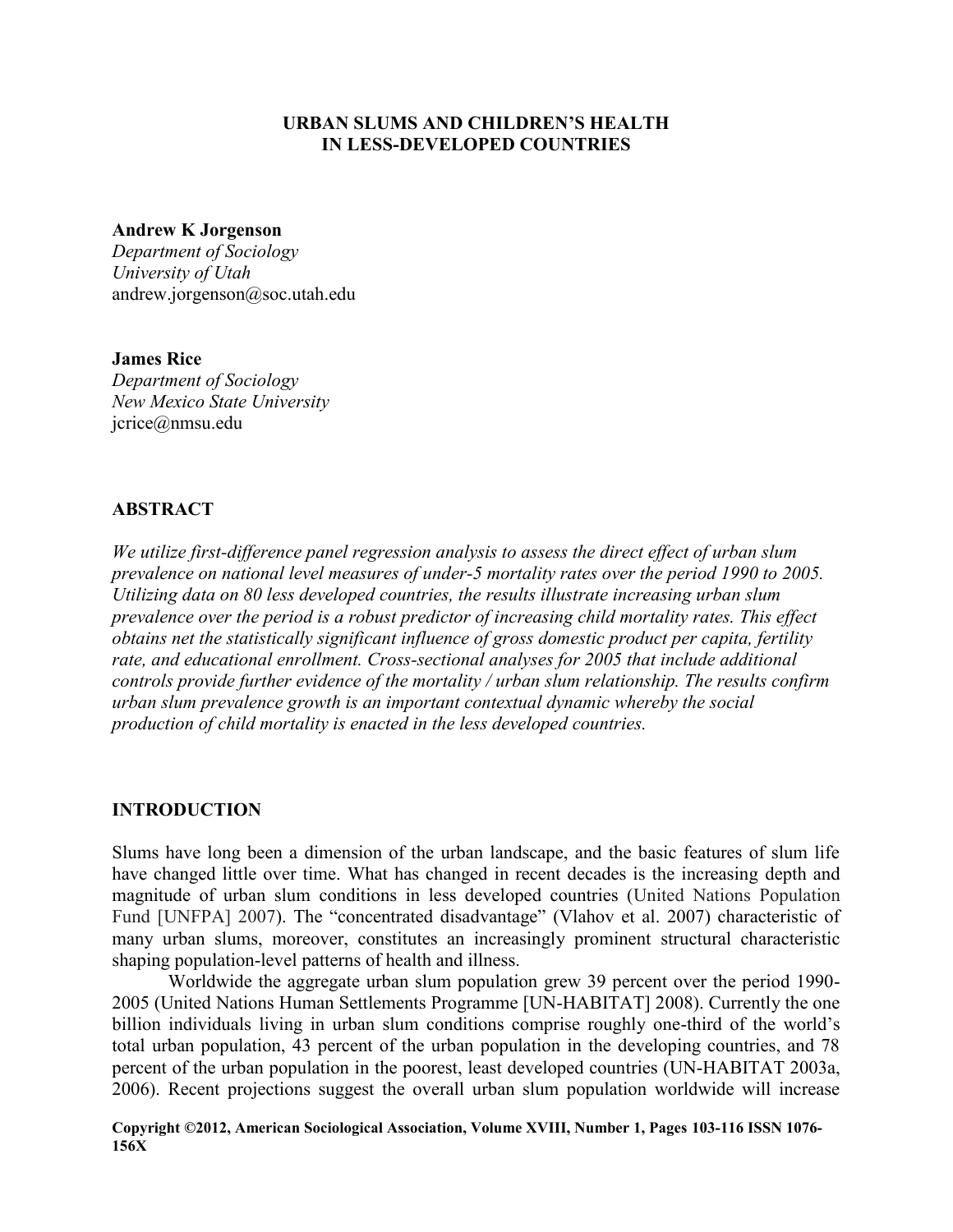steadily in the coming decades by an estimated 27 million new slum residents annually from 2000-2020 (UN-HABITAT 2003a).

The remarkable growth of urban slums in recent decades is a reflection of the urbanization of poverty; such reorganization gives form to evolving "risk spaces" (Fitzpatrick and LaGory 2000) or areas in which a sub-population is disproportionately subject to a myriad of hazards relative to other segments of society. In stark contrast to the generally beneficial health consequences of urban social organization, urban slum conditions are characterized by an observable "urban penalty." Indeed, urban slum areas often exhibit poorer health outcomes, lower life expectancy rates, lower levels of education, and diminished economic opportunities relative to non-slum urban populations (UN-HABITAT 2006).

While the living conditions within the urban slums in less developed countries seem particularly harmful for the health and well being of young children, little if any prior comparative international research exists on such associations. We contend this scarcity was due primarily to lack of data on urban slum size and prevalence in macro-comparative contexts. Fortunately, comparable national-level panel data on the percent of total populations living in urban slum conditions are now available for a moderate number of less developed countries, allowing for empirical assessments of the effects of urban slum conditions and their growth on the health of the youngest and most vulnerable segments of domestic populations. Thus, we analyze the extent to which child mortality rates in less developed countries are affected by the percent of total populations living in urban slum conditions, net of a variety of other factors.

# **THE BUILT URBAN ENVIRONMENT AND THE SOCIAL PRODUCTION OF UNDER-FIVE MORTALITY**

Social epidemiology focuses on the social-organizational production of disproportionate illness among disadvantaged segments of a population (Berkman and Kawachi 2000; Krieger 2001; Link and Phelan 1996).<sup>1</sup> This approach frequently adopts an individual-level unit of analysis but is increasingly embracing a population-level perspective (Macintyre and Ellaway 2000); this entails an effort to examine the socio-organizational patterns and large-scale structural arrangements that influence the health outcomes of a defined population. In turn, this often necessitates the consideration of poverty, discrimination, and various forms of inequality within society as factors influencing differential morbidity and mortality rates (Link and Phelan 1996; Krieger 1999).

The recognition that social factors shape health and illness has a long history (Engels [1845] 1968; Yankauer 1950), and yet social epidemiology is a relatively new and often contested branch of epidemiology as it challenges the overly narrow and "desocialized" biomedical model that focuses upon individual-level biological and behavioral risk factors (Farmer 1999; Berkman and Kawachi 2000; Farmer et al. 2006). The biomedical model investigates why a particular individual is sick, whereas social epidemiology involves inquiry into the societal dynamics shaping *susceptibility to* rather than the biomedical *mechanisms of* disease causation (Krieger 2001).

The objective of social epidemiology is to document the manner in which "societies shape patterns of disease" (Waitzkin 1981; Link and Phelan 1996). Such insights are more provocatively conceptualized as "structural violence" (Galtung 1969; Farmer 1999; Farmer et al.

<sup>&</sup>lt;sup>1</sup> We use the term "social epidemiology" in a broad, general sense which also recognizes the insights and contributions of medical sociologists.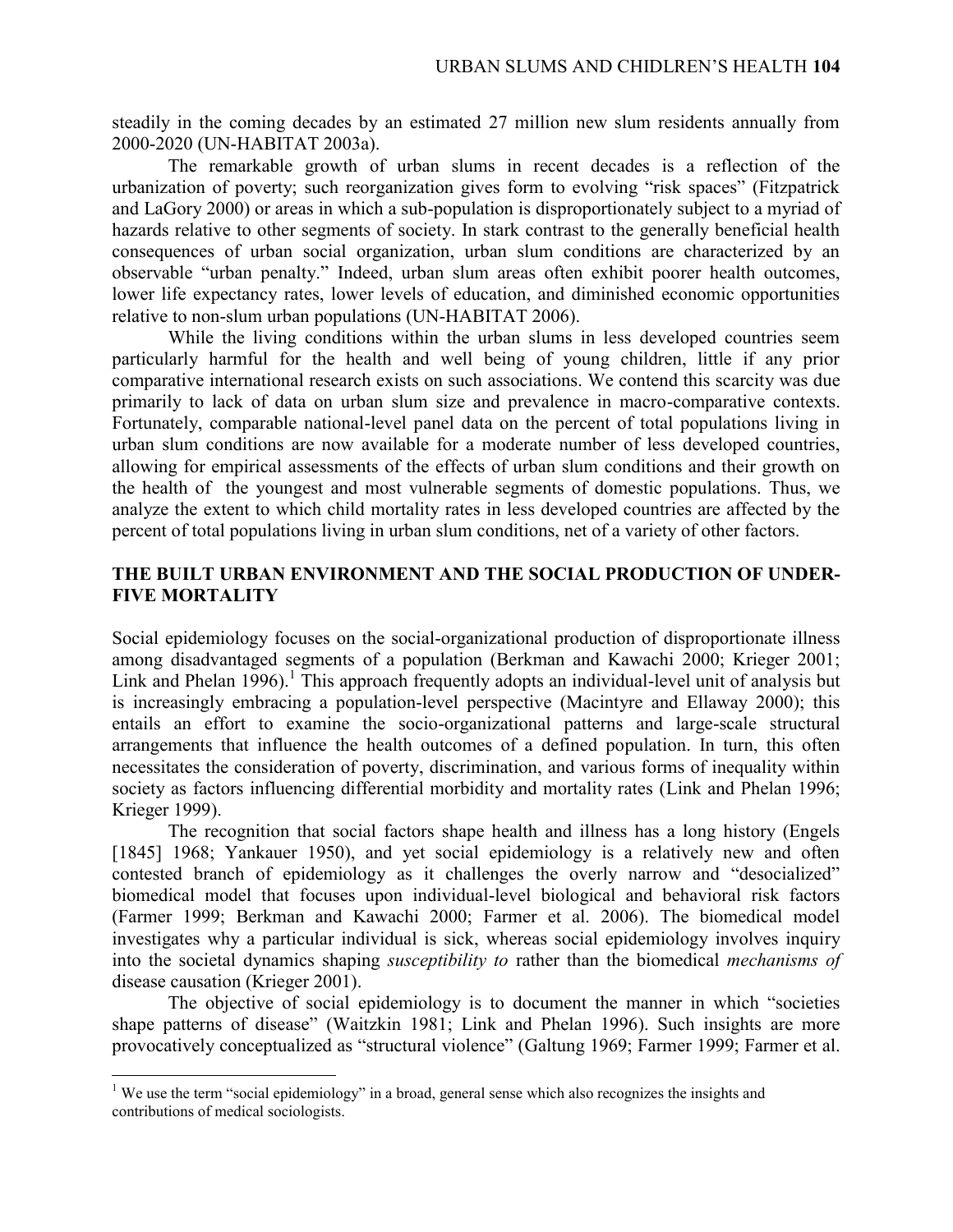2006). Recognizing that overt and episodic violence is but one aspect of the injury suffered by the poor and marginalized, structural violence refers to the inequitable social structural and institutional patterns that predominantly disadvantage particular groups in society. Galtung (1969) argues embedded, systematic patterns that inhibit the fulfillment of basic needs of some members of society are less easily recognizable than direct violence and yet are more stable and durable; Farmer (1999) further notes that structural violence is expressed as individual level pathology and population level disparities in morbidity and mortality. Arguably, structural violence underlies the remarkable expansion of urban slums in developing countries in recent decades and the inadequate built urban environment is increasingly the site of the social production of disparities in health and illness.

The built environment consists of the "tangible settings which people create for repeated use" (Dunlap, Michelson, and Stalker 2001:1) and "that part of the environment constructed by human intention and effort" (Kilmartin 2001:167). The inadequate built urban environment arguably has a direct, though not deterministic, influence on health disparities that is not synonymous with or reducible to invocations of "urbanization" or "poverty." It is an expression of prevailing social and economic organization and, in turn, the social production of uneven health and illness. Socio-economic processes contribute to the formation of urban slum conditions but it is the dilapidated, semi-permanent built urban environment in which inequities in health and illness are increasingly enacted. Poverty, overcrowding, malnutrition, insufficient garbage disposal, lack of adequate water drainage, and unsafe drinking water and sanitation coalesce around the social organization of marginalized populations in urban slums. The inadequate built urban environment within many developing countries, therefore, constitutes a key barrier to progressive social well being and even a catalyst of retrogression; this may be particularly the case for children (Satterthwaite 1993; Bartlett 2003). The five illnesses at the root of a majority of child deaths in the developing countries include pneumonia, diarrhea, malaria, measles, and HIV/AIDS (UN-HABITAT 2007b). Each is prevalent in many urban slums due to substandard living conditions and overcrowding (UN-HABITAT 2007b). Inadequate access to clean water and sanitation, in particular, are a direct cause of a substantial proportion of deaths of infants annually (UNDP 2006). Poor water quality and quantity and inadequate sanitation are linked to a number of waterborne and water-washed diseases (UNDP 2006).

 Greater morbidity and mortality among urban slum children is not simply the consequence of household level deficiencies (e.g., infrastructural problems, lack of access to basic needs) but also includes health issues arising within the context of the broader slum settlement (Awasthi and Agarwal 2003; Bartlett 2003; Agarwal and Taneja 2005). Inadequate water drainage and waste removal often creates areas of contamination extending throughout the surrounding community (Bartlett 2003); many slums lack safe places for children to play outdoors (Satterthwaite 1993; Bartlett 2003), and indoor and outdoor chemical pollutants that compromise the health of children are frequently encountered in low-income urban areas (Satterthwaite 1993). Although they often border and even roughly encircle urban areas, moreover, in general slums are socially, politically, and economically isolated from the broader urban setting and their residents lack access to many formal institutions in society.

 Micro and meso-level medical science research indeed illustrates that infants and young children residing in urban slums are subject to a litany of diseases. Neonatal mortality, or death within the first 28 days, is commonplace in many urban slums and is generally preceded by sepsis, perinatal asphyxia, and prematurity (Fernandez, Mondkar, and Mathai 2003; Vaid et al.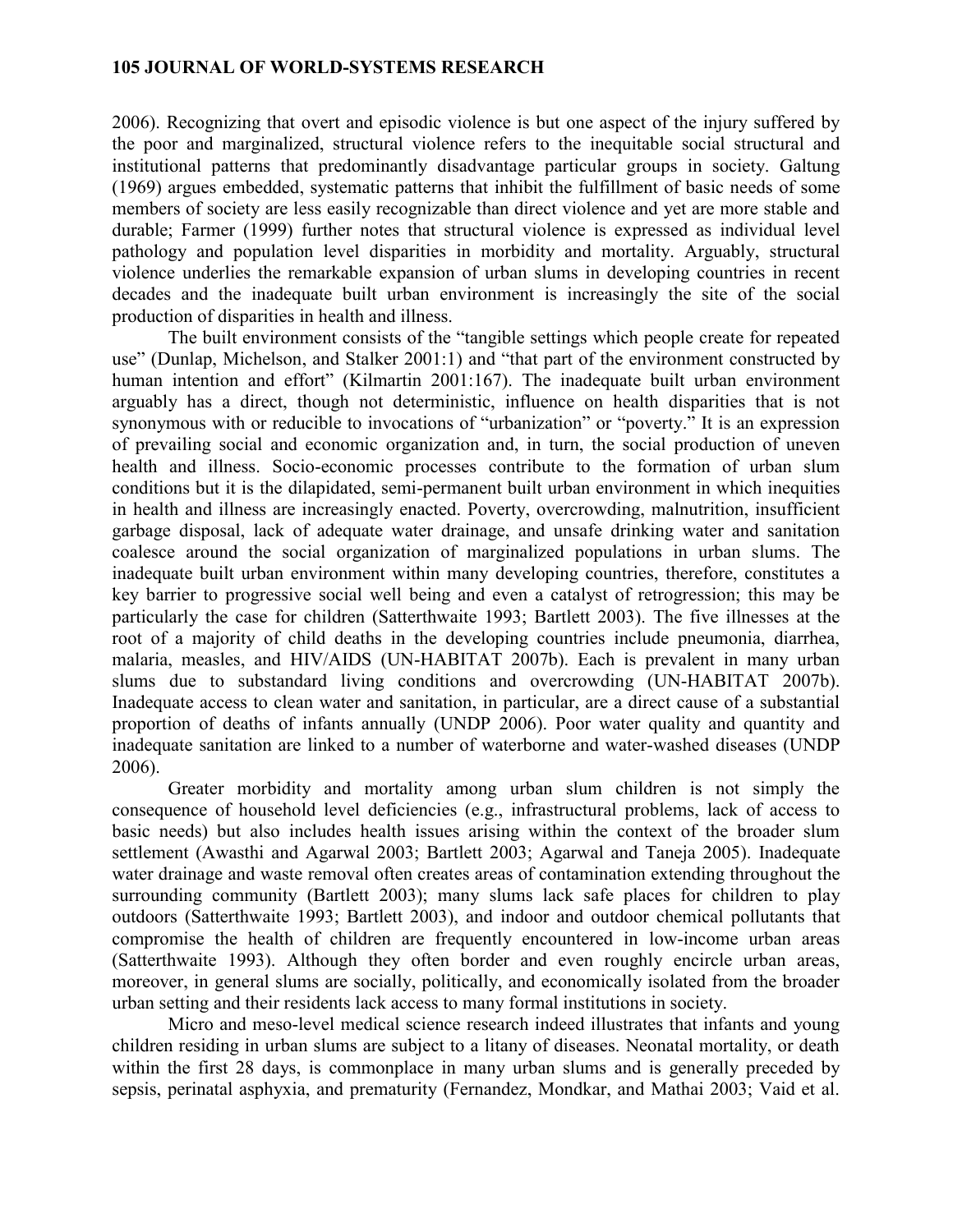2007). Beyond the neonatal period infants residing in urban slums frequently die of diarrheal disease and respiratory infections (Vaid et al. 2007); high rates of diarrheal disease, in particular, is a stark reflection of the lack of clean drinking water and adequate sanitation facilities (Fotso et al. 2007; Vaid et al. 2007).

Home births not accompanied by a trained medical professional are also commonplace in many urban slums (Hoque and Selwyn 1996; Gulati and Jaswal 1998; Fernandez et al. 2003; Rahi et al. 2006); this contributes to late recognition of neonatal illness, inadequate antenatal care, and delays in seeking appropriate medical services (Fernandez et al. 2003). Further, many slum children are malnourished, increasing their susceptibility to illness (Bartlett 2003; Ghosh and Shah 2004; Wagstaff et al. 2004). Research illustrates children living in urban slums in India, for example, are more malnourished than non-slum urban and rural children (Ghosh and Shah 2004).

 Rapid urbanization in many less developed countries since mid-century, it is important to note, is largely a response to exogenous factors rather than a natural, evolutionary transition along the path to modernity. As Davis (2006) highlights, urbanization in many LDCs is rooted in the colonial history and artificial repression of urban in-migration followed by generally rapid rates of urban growth after the cessation of colonial rule. Further, foreign direct investment patterns, external debt and associated structural adjustment programs, and consequent state retrenchment has profoundly reshaped the rural-urban character of developing countries. The concept of "overurbanization," embodied in a higher than expected proportion of the total population residing in urban areas relative to concurrent level of economic development, has long been a concern of scholars embracing a critical political economy perspective (Kentor 1981; Timberlake and Kentor 1983; Bradshaw 1985; 1987; Smith 1987). The size and robustness of urban economies, in turn, is often remarkably disconnected from the size of the surrounding urban population, as rapid in-migration is induced by rural poverty rather than urban formal sector employment growth (Bradshaw 1987; Davis 2006).

 The expansion of urban slums is not simply rooted in rapid urbanization, however. External debt burden in concert with rapid urban in-migration is argued to underlie the expansion of urban slums in the developing countries in recent decades (UN-HABITAT 2003a; 2003b; Davis 2006). Debt promotes substantial capital outflow and constrains productive investment in the domestic economy (Ferraro and Rosser 1994; UN-HABITAT 2003b; 2005). Debt service payments are a drain on state income that could alternatively be invested in the upgrading of urban public services, including housing and improved water and sanitation provisioning (UN-HABITAT 2003b). The external debt burden, in turn, constrains state planning efforts as well as inhibits the capacity of the state to mollify the deleterious effects of transnational corporate influence on the poorest segments of the population (Bradshaw and Huang 1991; Bradshaw and Wahl 1991); it also contributes to currency devaluation and a reduction in consumer purchasing power--all within a context of rapid urbanization. Managing urban growth in a manner that capitalizes on the advantages of urbanization, while minimizing the liabilities, is increasingly difficult within a context of external debt repayment and stringent structural adjustment requirements; such challenges ostensibly find expression in an urban penalty that impacts the health of children.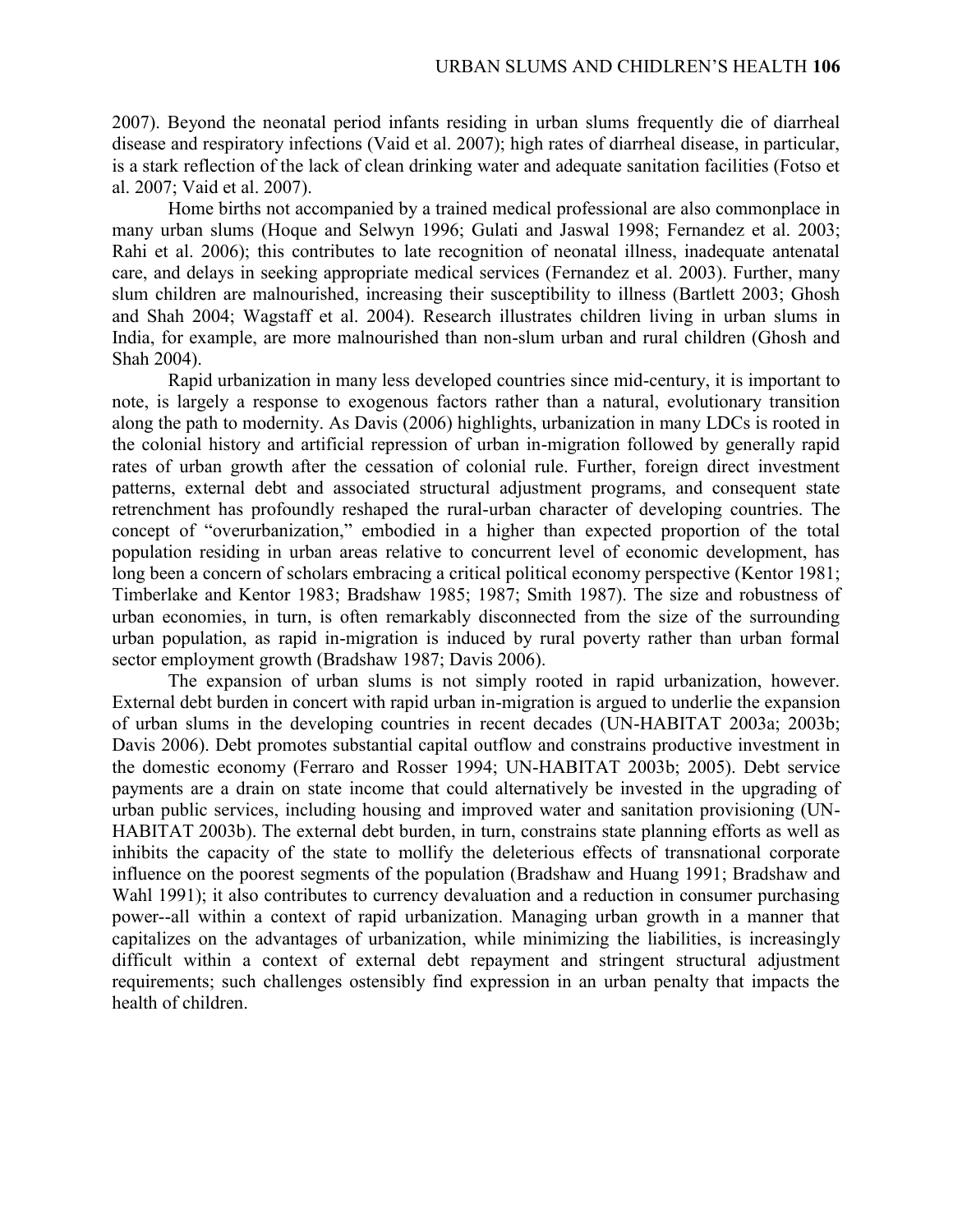#### **MODEL ESTIMATION TECHNIQUES**

For the first analysis we estimate a first-difference model. In a first difference model, change in the dependent variable over time is regressed on change in the independent variables. To allow for more meaningful comparisons across nations, we calculate a "relative change" model, which, in essence, assumes that the percentage change in the dependent variable is a linear function of the percentage change in the independent variable, all else being equal. Technically, relative change models are "difference of logs models," which means that the point estimates of the two time periods for the outcome and all predictors are first logged and then differenced. The firstdifference model has many advantages. First, it requires only two point estimates that are reasonably distanced, allowing for change on both sides of the equation to be modeled accordingly. Considering that data are available for only two time points 15 years apart (i.e., 1990 and 2005) for our independent variable of interest (see variable description below), such an estimation technique is quite appropriate for this study. First-difference models tend to yield more robust results because potential outliers exert less influence; it avoids out of bounds estimates, and its coefficients have a ready interpretation as the effect of one rate on the other. Further, such an estimation strategy eliminates the impact of any time-invariant predictors since their difference scores are, by construction, zero, and first-difference models for two time points yield results identical to fixed effects model estimates. A first-difference model with timevarying predictors is as follows:

$$
(y_{it}-y_{it-l})=(\mu_t-\mu_{t-l})+\beta(x_{it}-x_{it-l})+(\varepsilon_{it}-\varepsilon_{it-l})
$$
 Equation 1

Subscript *i* represents each unit of analysis (i.e., country), subscript *t* represents the time period,  $y_{it}$  is the dependent variable for each country at each time period,  $\mu_t$  is an intercept that may be different for each time period, and *β* represents a vector of coefficients. Predictor variables that vary over time are represented by the vector  $x_{it}$ , and  $\varepsilon_{it}$  represents purely random variation at each time point.

 Adequate data are unavailable for two important control variables (health expenditures per capita and secondary education) for the year 1990, which precludes estimating firstdifference models with their inclusion. Thus, in a sensitivity analysis reported in Table 2 we include these two controls and estimate a simple ordinary least-squares cross-sectional regression model for child mortality for the year 2005. Such models only allow for assessing static statistical associations between levels of outcomes and predictors, but given the potential importance of these two control variables we consider these sensitivity analyses to be crucial for accurately assessing the effect of urban slum growth on child mortality in less developed countries.

#### **THE DATASET**

We analyze a cross-national dataset consisting of countries for which data are available for the dependent variable and all independent variables included in the analyses. These countries would all be considered less developed, meaning that they all fall below the upper quartile of the World Bank's (2007) income classification of nations. The key independent variable is only available for less developed countries, thereby restricting the analyses to such cases. In particular, the dataset consists of 80 countries, which we list in Table 1. Given the limited sample size and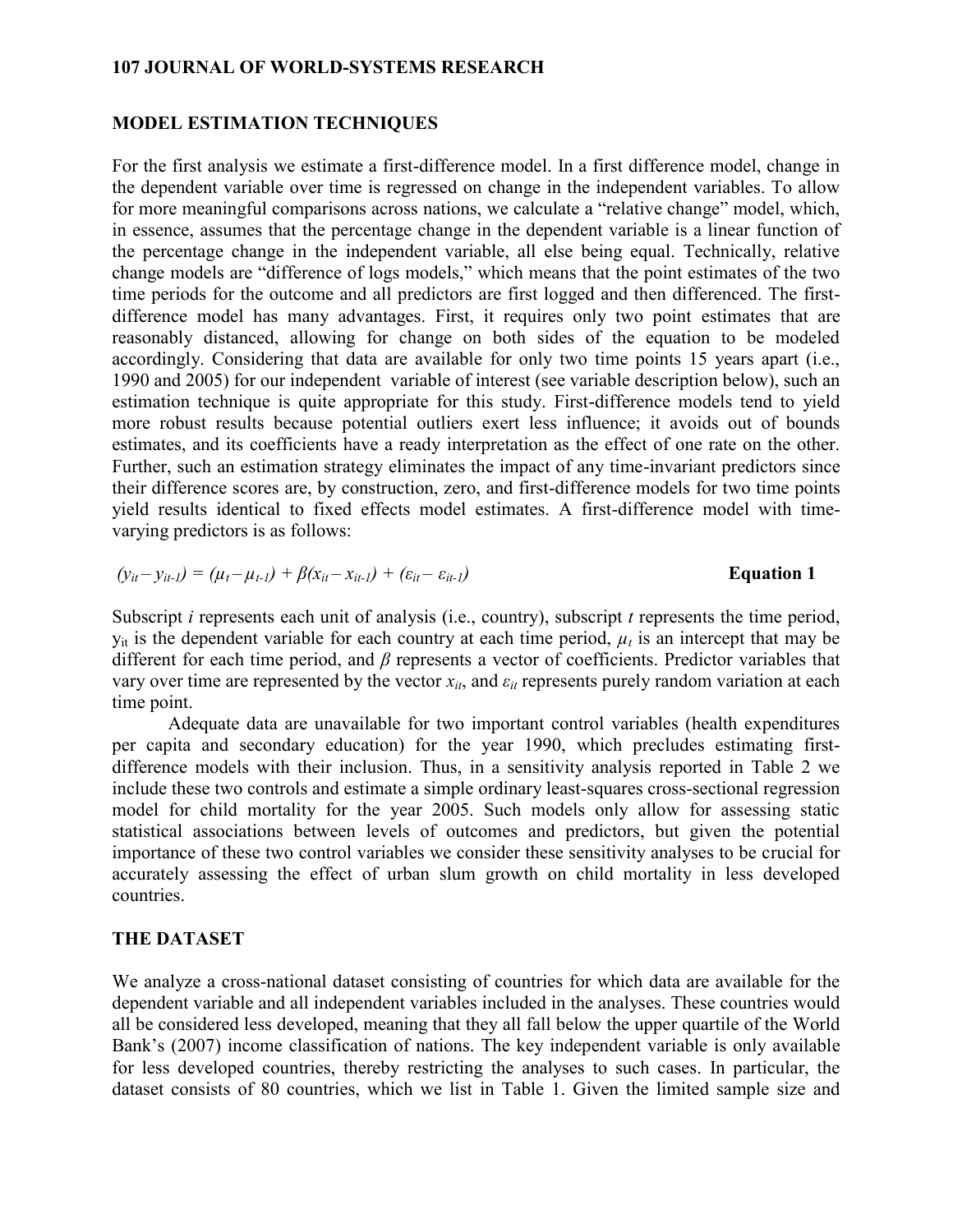degrees of freedom, we limit the number of predictors in each reported model to no more than six. Due to missing data for two control variables (health expenditures per capita and secondary education), the dataset is reduced to 64 less developed countries for the cross-sectional analysis.

| Algeria             | Ghana          | Niger            |
|---------------------|----------------|------------------|
| Angola*             | Guatemala      | Nigeria          |
| Argentina           | Guinea         | Pakistan         |
| Bangladesh*         | Guinea-Bissau* | Panama           |
| <b>Belize</b>       | Guyana         | Paraguay         |
| Benin               | Honduras       | Peru             |
| Bhutan              | India          | Philippines      |
| Bolivia*            | Indonesia      | Rwanda           |
| <b>Botswana</b>     | Iran           | Senegal          |
| <b>Brazil</b>       | Jamaica        | Sierra Leone*    |
| <b>Burkina Faso</b> | Jordan         | South Africa     |
| Burundi             | Kenya          | Sri Lanka*       |
| Cameroon*           | Laos           | Suriname         |
| Chad                | Lebanon        | Syrian Arab Rep. |
| Chile               | Lesotho        | Tanzania*        |
| China*              | Madagascar     | Thailand         |
| Colombia            | Malawi         | Togo             |
| Congo*              | Malaysia       | Tunisia          |
| Congo, Dem. Rep.*   | Mali           | Turkey           |
| Costa Rica          | Mauritania     | Uganda           |
| Dominican Republic  | Mexico         | Uruguay          |
| Ecuador             | Mongolia       | Venezuela        |
| Egypt*              | Morocco        | Viet Nam*        |
| El Salvador         | Mozambique     | Yemen            |
| Ethiopia            | Namibia        | Zambia           |
| Gabon*              | Nepal          | Zimbabwe*        |
| Gambia*             | Nicaragua      |                  |

**Table 1. Countries Included in the Study** 

Note: \* denotes countries excluded from the cross-sectional model

### **Dependent Variable**

The dependent variable is *child mortality rate,* which we obtain from the World Resources Institute's online Earthtrends database (http://earthtrends.wri.org), who obtain them from the United Nations Children's Fund (UNICEF) online childinfo.org database. This measure refers to the probability of a child dying between birth and the age of five, expressed per 1,000 live births.

#### **Key Independent Variable**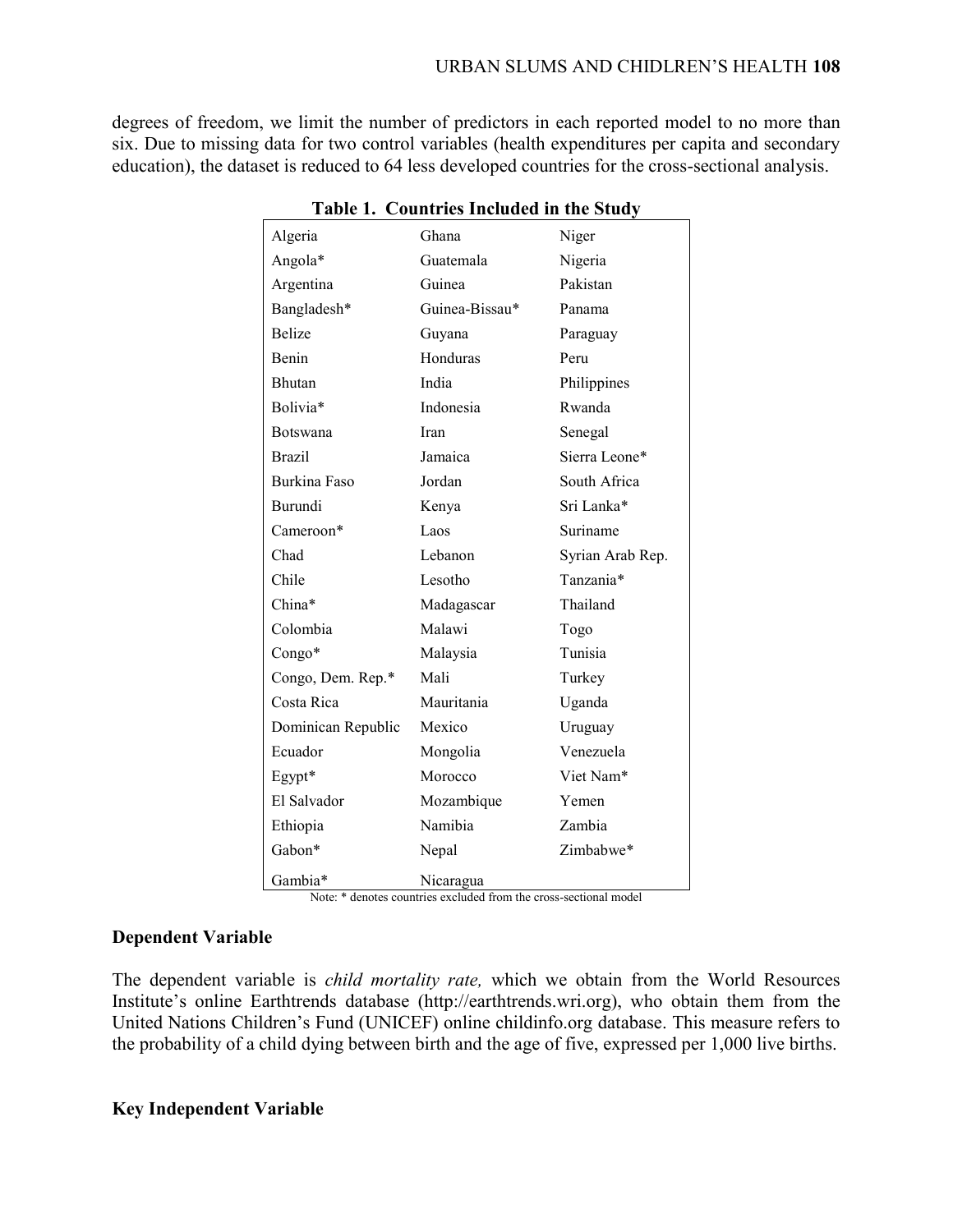*Percent of the total population living in urban slum conditions* is a relatively new measurement available from the UN-HABITAT UrbanInfo database (http://www.devinfo.info/urbaninfo/). Since they are newly available and thus not employed in prior comparative research, these data require a relatively more detailed description. All other measures used in the current study are common in prior research. For these estimates, an urban household is defined as a slum dwelling if it lacks one or more of the following: access to an improved water supply, access to improved sanitation, sufficient living area, and durability of construction. More specifically, an improved water supply is one that provides a sufficient quantity of water for family use (at least 20) liters/person/day), at an affordable price (less than 10% of total household income), without requiring extreme effort to obtain (less than one hour a day for the minimum sufficient quantity). In addition, an improved water supply consists of the following delivery systems: piped connection to house or plot, public stand pipe serving no more than 5 households, bore hole, protected dug well, protected spring, or rain water collection. Improved sanitation consists of a private or public toilet shared between a reasonable number of people. Improved sanitation consists of the following services: direct connection to public sewer, direct connection to a septic tank, pour flush latrine, or a ventilated pit latrine. A living area is considered sufficient if there are no more than 3 people per habitable room (minimum of 4 square meters of space). A dwelling is defined as durable if it is built in a non-hazardous location and exhibits structural qualities adequate to protect its inhabitants from the extremes of climatic conditions, including rain, heat, cold, and humidity. Point estimates for the data are only available for less developed countries for 1990 and 2005, which restricts the national representation and temporality of the current study.

#### **Additional Independent Variables in the First-Difference Model**

*Gross domestic product (GDP) per capita* is included as a control for level of economic development. These data, which we gather from the World Bank (2007), are measured in 2000 U.S. dollars. Prior research consistently shows a negative association between child mortality rates and level of economic development in less developed countries (e.g. Shen and Williamson 2001).

We control for *fertility rate*, which is known to be a key contributor to child mortality (e.g., Heuveline 2001; Brady, Kaya, and Beckfield 2007; Jorgenson 2009; Rice 2008). Generally speaking, as fertility rates increase, so do child mortality rates, since more fertility means more chances for mortality, all else being equal. The measures of fertility rates, which we obtain from the World Bank (2007), represent the number of children that would be born to a woman if she were to live to the end of her childbearing years and bear children in accordance with current age-specific fertility rates.

*Exports as percent total GDP* is included to control for a country's level of integration in the world economy. These data are obtained from the World Bank (2007). Neoliberal perspectives (e.g., Gilpin 2001) would posit that greater world economy integration of this form will stimulate economic development and thus increase human well being, which would involve lowering child mortality rates. Conversely, critical globalization perspectives (e.g., Appelbaum and Robinson 2005) would posit that higher levels of exports as percent GDP for less developed countries is a structural mechanism that partially allows for more developed countries to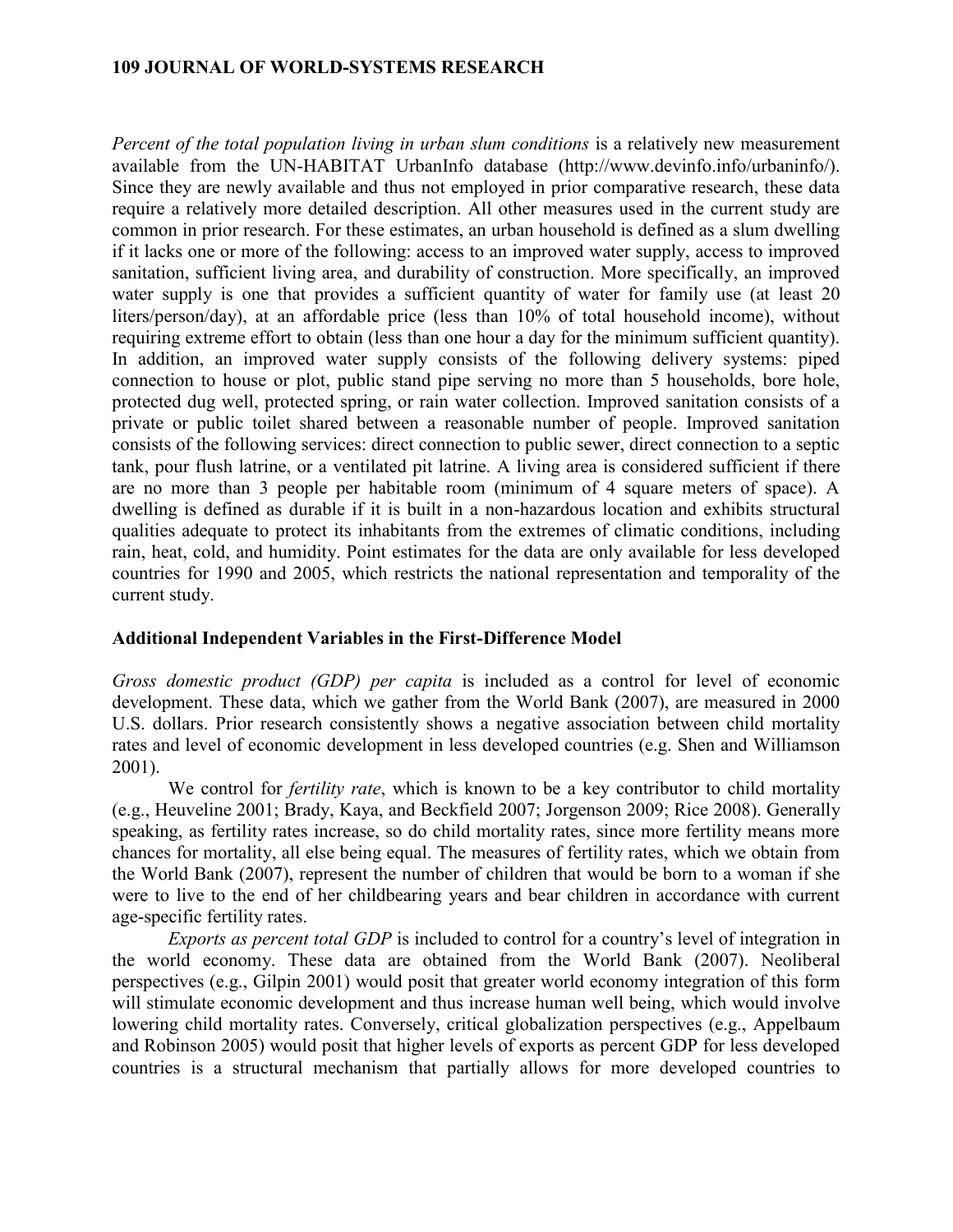maintain favorable terms of trade, thereby suppressing domestic economic development and well being within the former, which could lead to increases in child mortality rates.

#### **Additional Independent Variables in the Cross-Sectional Model**

*Health expenditures per capita* is included in the cross-sectional analyses. This measure as well as the next (secondary education) is currently unavailable for an adequate number of countries for the year 1990, and their availability for 2005 is limited, especially for health expenditures per capita. Thus, the sample size is reduced to 64 countries in the cross-sectional analyses reported in Table 3. As would be expected, prior research links health expenditures to lower mortality rates (e.g. Shandra et al. 2004). These data, which we obtain from the World Bank (2007), measure the average amount of total health expenditures per person in U.S. dollars. Health expenditures are the sum of public and private health expenditures, and include the provision of health services (preventive and curative), family planning activities, nutrition activities and emergency aid designated for health.

*Secondary education* is included as a measure of human capital in the cross-sectional analyses. More specifically, these data, which we gather from the World Bank (2007), quantify percent gross secondary school enrollment. Gross enrollment ratio is the ratio of total enrollment, regardless of age, to the population of the age group that officially corresponds to the level of education shown. According to the World Bank (2007), secondary education completes the provision of basic education that began at the primary level, and aims at laying the foundations for lifelong learning and human development, by offering more subject- or skill-oriented instruction using more specialized teachers. Prior research links this form of human capital to lower levels of child mortality rates (e.g., Frey and Field 2000; Shen and Williamson 2001).

### **FINDINGS**

The first-difference model and the cross-sectional model estimates are reported in Table 2. The first difference model includes percent total population living in urban slum conditions, GDP per capita, fertility rate, and exports as percent total GDP. The cross-sectional model includes health expenditures per capita and secondary education as additional statistical controls as well as percent total population living in urban slum conditions, GDP per capita, and fertility rate. For each predictor we provide unstandardized coefficients (flagged for statistical significance), standard errors, standardized coefficients, and variance inflation factor scores (VIFs). VIFs are a common measure used to detect multicollinearity in linear regression, which can potentially lead to spurious results. We also report the adjusted r-square for each model.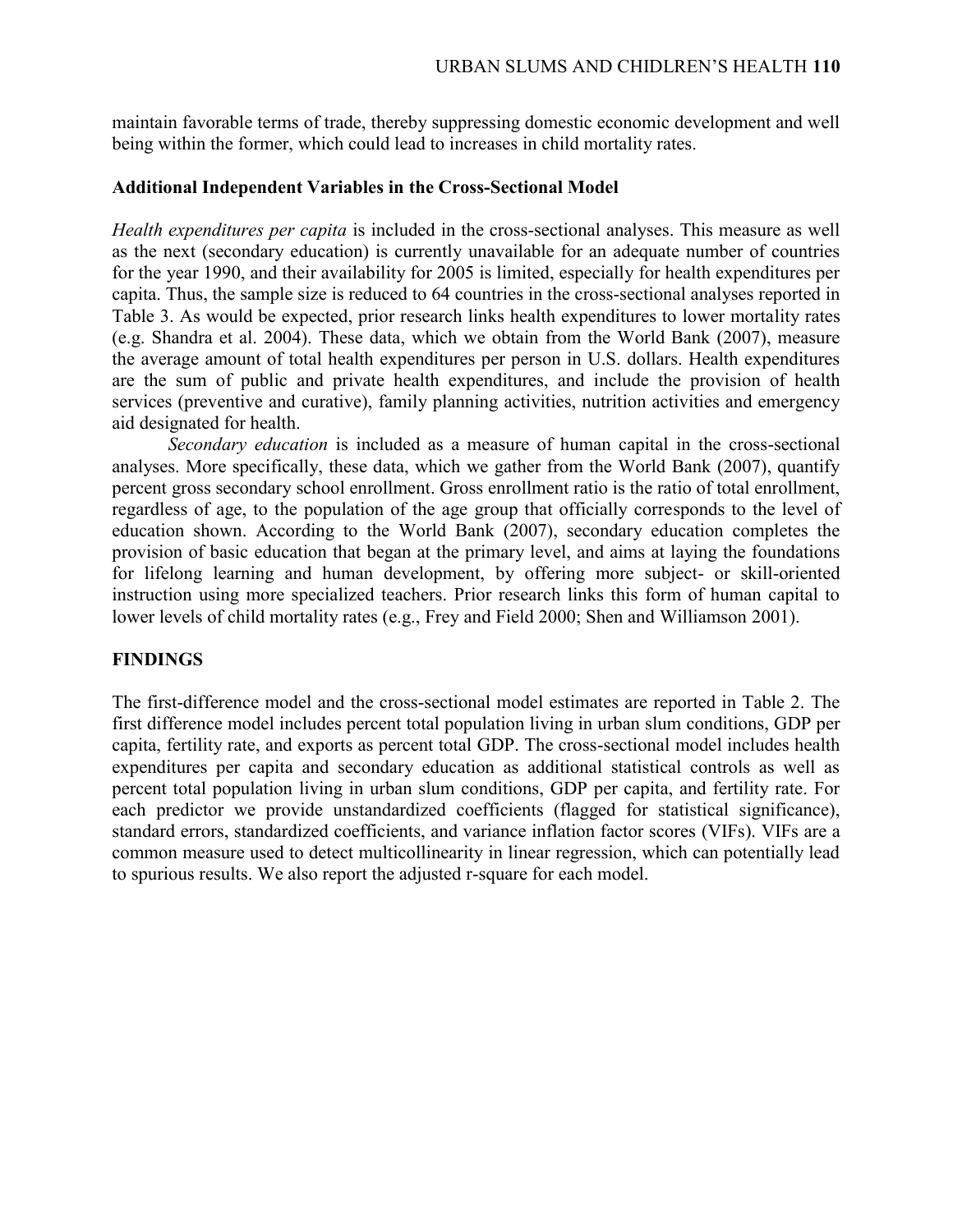|                                                                   | почат пришану |                                           |
|-------------------------------------------------------------------|---------------|-------------------------------------------|
|                                                                   | Model         | First-Difference Cross-Sectional<br>Model |
|                                                                   |               |                                           |
| Percent Total<br>Population Living in<br>Urban Slum<br>Conditions | $.242**$      | $.145**$                                  |
|                                                                   | (.061)        | (.051)                                    |
|                                                                   | .364          | .170                                      |
|                                                                   | $[1.027]$     | [1.213]                                   |
| GDP per capita                                                    | $-.290**$     | $-.330**$                                 |
|                                                                   | (.109)        | (.119)                                    |
|                                                                   | $-.262$       | $-.443$                                   |
|                                                                   | $[1.187]$     | [8.695]                                   |
| <b>Fertility Rate</b>                                             | .470*         | .411                                      |
|                                                                   | (.186)        | (.288)                                    |
|                                                                   | .245          | .190                                      |
|                                                                   | $[1.144]$     | [6.008]                                   |
| Exports as Percent<br><b>Total GDP</b>                            | $-.084$       |                                           |
|                                                                   | (.068)        |                                           |
|                                                                   | $-.114$       |                                           |
|                                                                   | [1.036]       |                                           |
| Health Expenditures<br>per capita                                 |               | .017                                      |
|                                                                   |               | (.115)                                    |
|                                                                   |               | .021                                      |
|                                                                   |               | [6.772]                                   |
| Secondary Education                                               |               | $-.400*$                                  |
|                                                                   |               | (.174)                                    |
|                                                                   |               | $-.285$                                   |
|                                                                   |               | [5.215]                                   |
| Adjusted R-squared                                                | .350          | .814                                      |
| N                                                                 | 80            | 64                                        |

## **Table 2. Unstandardized Coefficients for the Regression of Child Mortality Rates on Selected Independent Variables: First-Difference (1990-2005) and Cross-sectional (2005) Model Estimates**

Notes: unstandardized coefficients flagged for statistical significance; \*p<.05 \*\*p<.01 (two-tailed); standard errors in parentheses; standardized coefficients in italics; variance inflation factor scores in brackets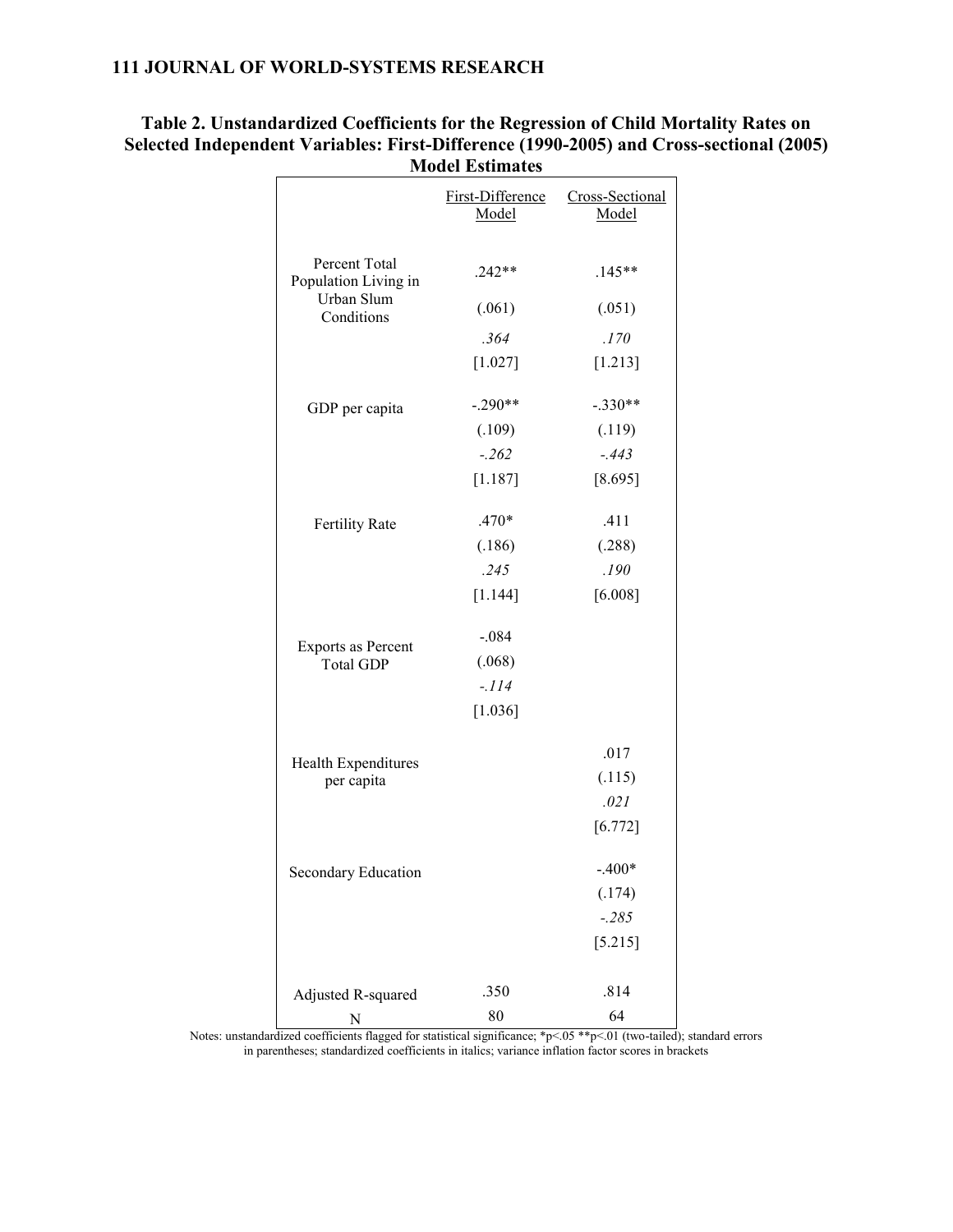As expected, the effect of GDP per capita on child mortality rates is negative and statistically significant. Contrarily, yet as expected, the effect of fertility rate is positive and statistically significant. These results are very consistent with prior research and illustrate the importance in controlling for both when studying the determinants of child mortality in less developed countries. The effect of exports as a percent total GDP is non-significant, which provides little support for neoclassical arguments or critical globalization propositions concerning the well being impacts of world-economic integration. However, such research questions and theoretical contestations are not the focus of this study. We note that in sensitivity analyses available upon request, we also control for urban population as percent total population. As a change score, this form of urbanization is weakly correlated with our urban slums change measure at only .19 for the sample of nations in the reported analyses. Thus, these two measures capture very different characteristics of the urban populations of less developed nations. In the sensitivity regression analyses the effect of urban population on child mortality is non-significant and close to null, while the positive effect of urban slum growth remains statistically significant.

Turning to the results of interest, the effect of percent total population living in urban slum conditions is positive, statistically significant, and moderately strong in magnitude. More specifically, cetiris paribus, from 1990 to 2005 a one percent increase in the percent total population living in urban slum conditions leads to a .242 percent increase in child mortality rates for the sample of less developed countries. Variance inflation factor scores are all well within acceptable limits, indicating the estimated first-difference model is not biased due to multicollinearity.

The results of the cross-sectional analysis indicate that child mortality rate is positively associated with percent of the total population living in urban slum conditions in 2005, and the association is statistically significant. Similar to the first-difference model estimates, the effect of GDP per capita is negative. However, the association between child mortality rate and fertility rate is non-significant. The effect of health expenditures per capita on child mortality rates is non-significant while the effect of secondary education is negative and significant. We speculate that the null findings (i.e., fertility rate and health expenditures per capita) are attributed to high multicollinearity. The variance inflation factor (VIF) score for health expenditures per capita is 6.772 while the VIFs for fertility rate (6.008), GDP per capita (8.695), and secondary education (5.215) are relatively high as well. The inflated VIFs are not surprising since all four point estimates are highly correlated with one another for the analyzed dataset. However, these characteristics do not influence the stability of the positive effect of percent total population living in urban slum conditions on child mortality rates in 2005. Elsewhere we also control for exports as percent GDP in 2005, and its effect is non-significant while its inclusion does not suppress the positive effect of percent of the total population living in urban slum conditions.

# **CONCLUSION**

The growth of urban slums in the LDCs is a structural trend producing concentrated disadvantage (Vlahov et al. 2007) recognizable in the overcrowding and substandard living conditions enveloping nearly one billion people worldwide. Further, their historically unprecedented rise threatens to undercut the presumed public health advantages of urban life in ways many researchers have yet to fully consider.

The intent of the present study is to empirically examine the potential social production of child mortality by focusing on the direct influence of urban slum prevalence or proportion of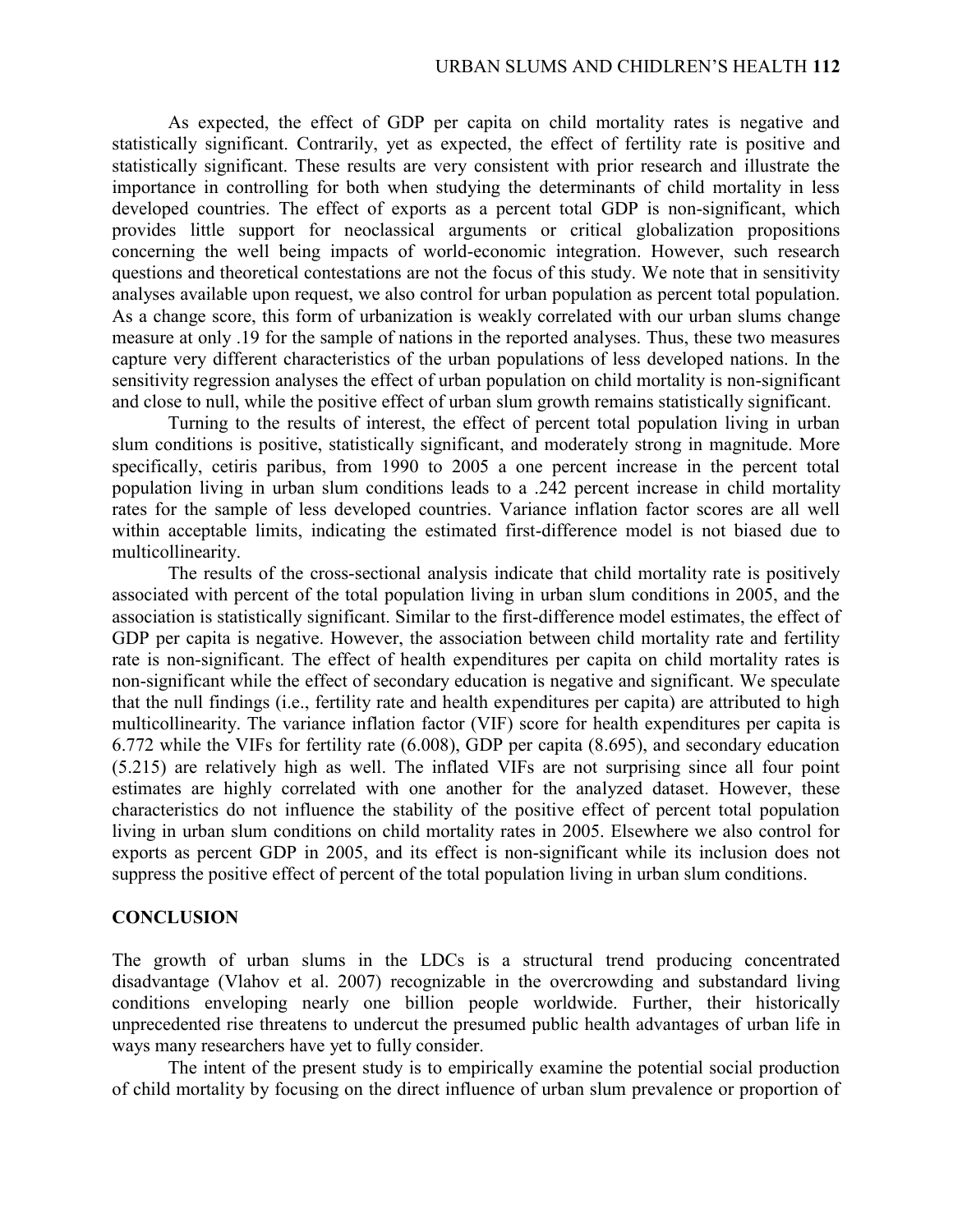the total population living in urban slum conditions among the 80 developing countries with available data. This analytical focus is grounded in the meta-theoretical assumption derived from social epidemiology suggesting the built environment is not simply a container for socialorganizational dynamics but has independent effects on physiological processes and is thus central to prevailing patterns of health and illness. Disparities in health and illness often follow from contextual social determinants shaping variance in risk encountered by differing segments of a population. Such patterns, in turn, constitute "biological reflections of social fault lines" whereby disease distribution is forged through relative power, privilege, and inequality (Krieger and Zierler 1996; Farmer 1999; Krieger 2001).

Findings for the first-difference panel regression analysis of less developed countries illustrate that urban slum growth, measured as the percent of the population residing in urban slum conditions, does indeed contribute to child mortality rates from 1990-2005, net of economic development, fertility rates, and other factors. The cross-sectional analysis of child mortality in 2005 that includes additional controls provide further evidence of the urban slum / mortality relationship. Overall, the results of the present study illustrate that urban slum prevalence exhibits a substantial impact on child mortality across a large number of less developed countries. Urban slum prevalence constitutes a dimension of the social production of mortality rooted in prevailing social inequities and economic organization that underlies the formation of urban slum settlements. Thus, child mortality is not simply reducible to individual-level biological and behavioral risk factors. Urban slums are a crucial context wherein susceptibility to disease and illness promote the disproportionate death of children in less developed countries.

#### **REFERENCES**

- Agarwal, S. and S. Taneja. 2005. "All Slums are not Equal: Child Health Conditions Among the Urban Poor." *Indian Pediatrics* 42: 233-244.
- Appelbaum, R. and W. Robinson. 2005. *Critical Globalization Studies*. New York: Routledge.
- Awasthi, S. and S. Agarwal. 2003. "Determinants of Childhood Mortality and Morbidity in Urban Slums in India." *Indian Pediatrics* 40: 1145-1161.
- Bartlett, S. 2003. "Water, Sanitation, and Urban Children: The Need to go Beyond 'Improved' Provision." *Environment and Urbanization* 15(2): 57-70.
- Berkman, L. and I. Kawachi. 2000. "A Historical Framework for Social Epidemiology." Pp. 3-12 in *Social Epidemiology,* edited by L. Berken and I. Kawachi. New York: Oxford University Press.
- Bradshaw, York W. 1985. "Overurbanization and Underdevelopment in Sub-Saharan Africa: A Cross-National Study." *Studies in Comparative International Development* 20(3): 74- 101.
- ------. 1987. "Urbanization and Underdevelopment: A Global Study of Modernization, Urban Bias, and Economic Dependency." *American Sociological Review* 52: 224-239.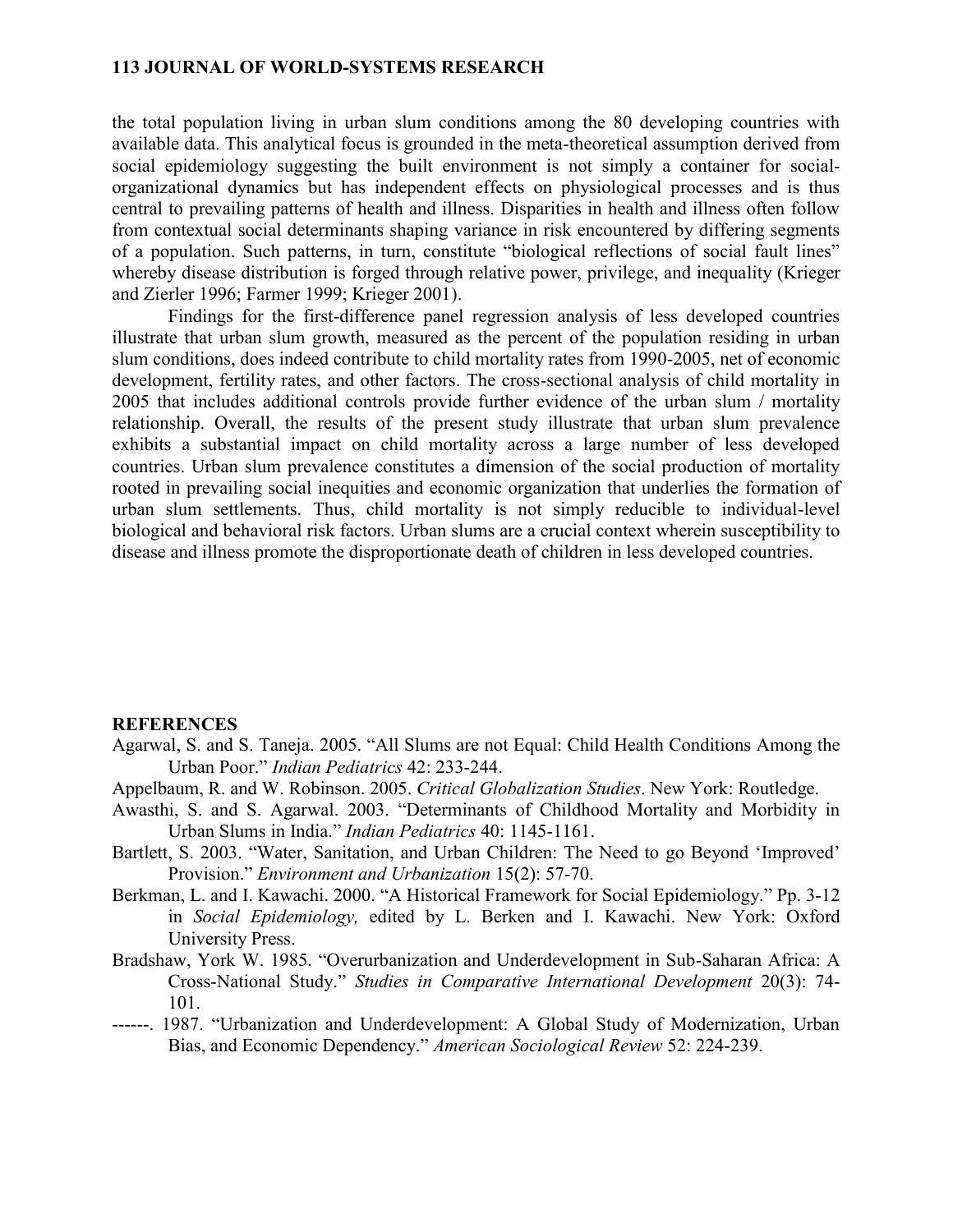- Bradshaw, York W. and Ana-Maria Wahl. 1991. "Foreign Debt Expansion, the International Monetary Fund, and Regional Variation in Third World Poverty." *International Studies Quarterly* 35: 251-272.
- Bradshaw, York W. and Jie Huang. 1991. "Intensifying Global Dependency: Foreign Debt, Structural Adjustment, and Third World Underdevelopment." *The Sociological Quarterly* 32(3): 321-342.
- Brady, D., Y. Kaya, and J. Beckfield. 2007. "Reassessing the Effect of Economic Growth on Well-Being in Less-Developed Countries, 1980-2003." *Studies in Comparative International Development* 42: 1-35.
- Davis, Mike. 2006. *Planet of Slums*. New York: Verso.
- Dunlap, R., W. Michelson, and G. Stalker. 2001. "Environmental Sociology: An Introduction." Pp. 1-32 in *Handbook of Environmental Sociology,* edited by R. Dunlap and W. Michelson. Westport, CT: Greenwood Press.
- Engels, F. 1968 [1845]. *The Condition of the Working Class in England*. Palo Alto, CA: Stanford University Press.
- Farmer, Paul. 1999. *Infections and Inequalities: The Modern Plagues*. Berkeley: University of California Press.
- Farmer, Paul, Bruce Nizeye, Sara Stulac, and Salmaan Keshavjee. 2006. "Structural Violence and Clinical Medicine." *PLoS Medicine* 3(10): 1686-1691.
- Fernandez, Armida, Jayshree Mondkar, and Sheila Mathai. 2003. "Urban Slum-Specific Issues in Neonatal Survival." *Indian Pediatrics* 40: 1161-1166.
- Ferraro, Vincent and Melissa Rosser. 1994. "Global Debt and Third World Development." Pp. 332-355 in *World Security: Challenges for a New Century*, edited by Michael Klare and Daniel Thomas. New York: St. Martin's Press.
- Fitzpatrick, Kevin and Mark LaGory. 2000. *Unhealthy Places: The Ecology of Risk in the Urban Landscape*. New York: Routledge.
- Fotso, Jean-Christophe, Alex Chika Ezeh, Nyovani Janet Madise, and James Ciera. 2007. "Progress Towards the Child Mortality Millennium Development Goal in Urban Sub-Saharan Africa: The Dynamics of Population Growth, Immunization, and Access to Clean Water." *BMC Public Health* 7: 218.
- Frey, R.S. and C. Field. 2000. "The Determinants of Infant Mortality in Less Developed Countries: A Cross-National Test of Five Theories." *Social Indicators Research* 52: 215- 234.
- Galtung, Johan. 1969. "Violence, Peace, and Peace Research." *Journal of Peace Research* 6(3): 167-191.
- Ghosh, S. and D. Shah. 2004. "Nutritional Problems in Urban Slum Children." *Indian Pediatrics* 41: 682-696.
- Gilpin, R. 2001. *Global Political Economy*. Princeton, NJ: Princeton University Press.
- Gulati, JK and S. Jaswal. 1998. "Maternal and Child Health Care in Slums of Ludhiana City." *Indian Journal of Maternal and Child Health* 9(1): 48-51.
- Heuveline, P. 2001. "Demographic Pressure, Economic Development, and Social Engineering: An Assessment of Fertility Declines in the Second Half of the Twentieth Century." *Population Research Policy Review* 20: 265-396.
- Hoque, Ashraful and Beatrice J. Selwyn. 1996. "Birth Practice Patterns in Urban Slums of Dhaka, Bangladesh." *Women & Health* 24(1): 41-58.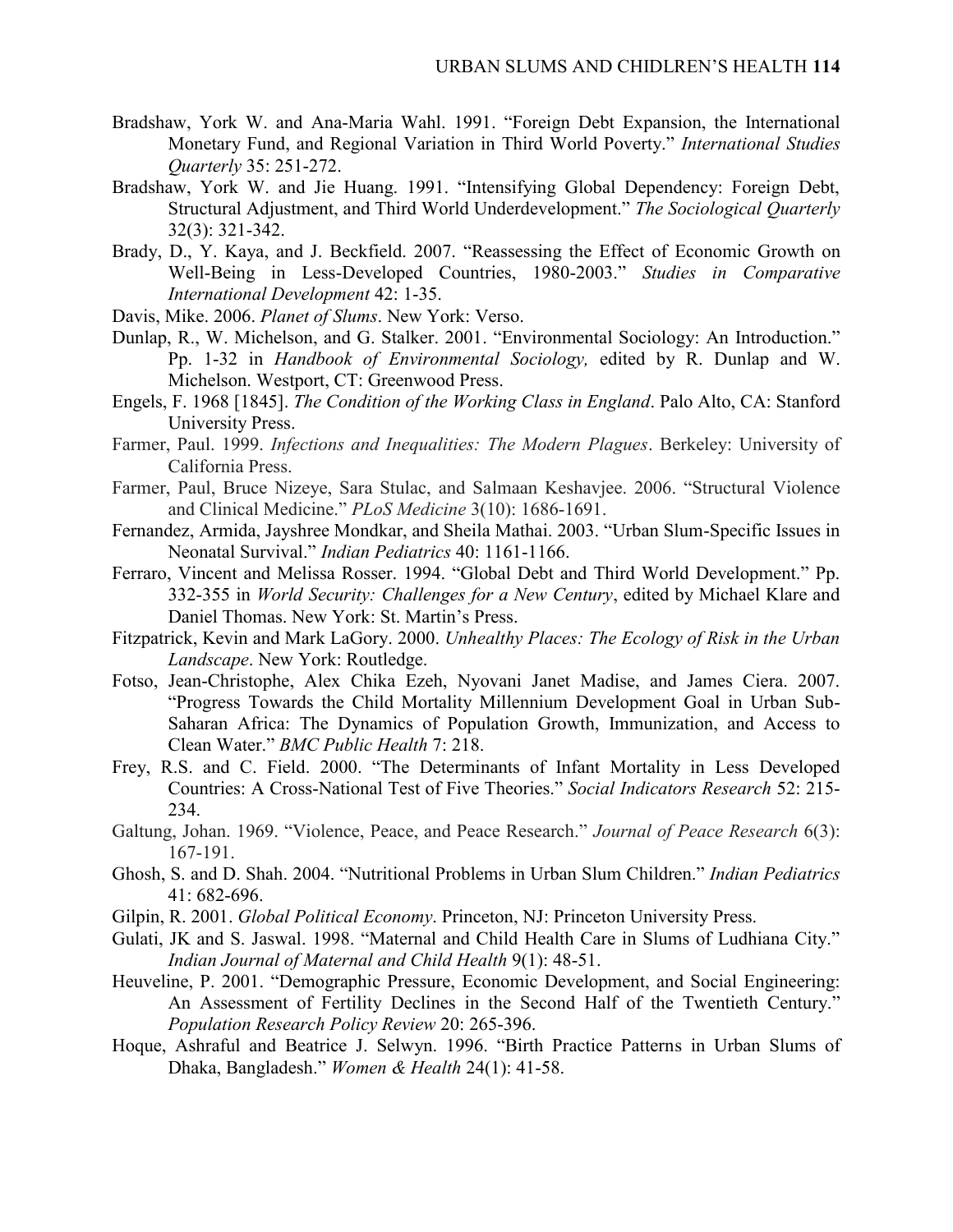- Jorgenson, A.K. 2009. "Political-Economic Integration, Industrial Pollution, and Human Health: A Panel Study of Less-Developed Countries, 1980-2000." *International Sociology* 24: 115-143.
- Kentor, Jeffrey. 1981. "Structural Determinants of Peripheral Urbanization: The Effects of International Dependence." *American Sociological Review* 46: 201-211.
- Kilmartin, Leslie. 2001. "Designing the Built Environment." Pp. 167-191 in *Handbook of Environmental Sociology*, edited by Riley E. Dunlap and William Michelson. Westport, CT: Greenwood Press.
- Krieger, N. 1999. "Embodying Inequality: A Review of Concepts, Measures, and Methods for Studying Health Consequences of Discrimination. *International Journal of Health Services* 29(2): 295-352.
- Krieger, Nancy. 2001. "Theories for Social Epidemiology in the  $21<sup>st</sup>$  Century: An Ecosocial Perspective." *International Journal of Epidemiology* 30(4): 668-677.
- Krieger, Nancy and Sally Zierler. 1996. "What Explains the Public's Health—A Call for Epidemiologic Theory." *Epidemiology* 7(1): 107-109.
- Link, B., & Phelan, J. 1996. "Understanding Sociodemographic Differences in Health—The Role of Fundamental Social Causes." *American Journal of Public Health* 86(4): 471-473.
- Rahi, Manju, D.K. Taneja, Amrita Misra, N.B. Mathur, and Suresh Badhan. 2006. "Newborn Care Practices in an Urban Slum of Delhi." *Indian Journal of Medical Sciences* 60(12): 506-513.
- Rice, J. 2008. "Material Consumption and Social Well-Being Within the Periphery of the World Economy: An Ecological Analysis of Maternal Mortality." *Social Science Research* 37: 1292-1309.
- Satterthwaite, D. 1993. "The Impact on Health of Urban Environments." *Environment and Urbanization* 5(2): 87-111.
- Sclar, E., P. Garau, and G. Carolini. 2005. "The  $21<sup>st</sup>$  Century Health Challenge of Slums and Cities." *The Lancet* 365: 901-903.
- Shandra, J., J. Nobles, B. London, and J. Williamson. 2004. "Dependency, Democracy, and Infant Mortality: A Quantitative, Cross-National Analysis of Less Developed Countries." *Social Science & Medicine* 59: 321-333.
- Shen, C.E., and J. Williamson. 2001. "Accounting for Cross-National Differences in Infant Mortality Decline (1965-1991) Among Less Developed Countries: Effects of Women's Status, Economic Dependency, and State Strength." *Social Indicators Research* 53: 257- 288.
- Smith, David A. 1987. "Overurbanization Reconceptualized: A Political Economy of the World-System Approach." *Urban Affairs Quarterly* 23(2): 270-294.
- Timberlake, Michael and Jeffrey Kentor. 1983. "Economic Dependence, Overurbanization, and Economic Growth: A Study of Less Developed Countries." *The Sociological Quarterly* 24: 489-507.
- Turshen, M. 1977. "The Political Ecology of Disease." *Review of Radical Political Economics*  $9(1)$ : 45-60.
- United Nations Development Programme [UNDP]. 2006. *Human Development Report*. New York: Oxford University Press.
- United Nations Human Settlements Programme [UN-HABITAT]. 2003a. *Slums of the World: The Face of Urban Poverty in the New Millennium?* London: Earthscan.